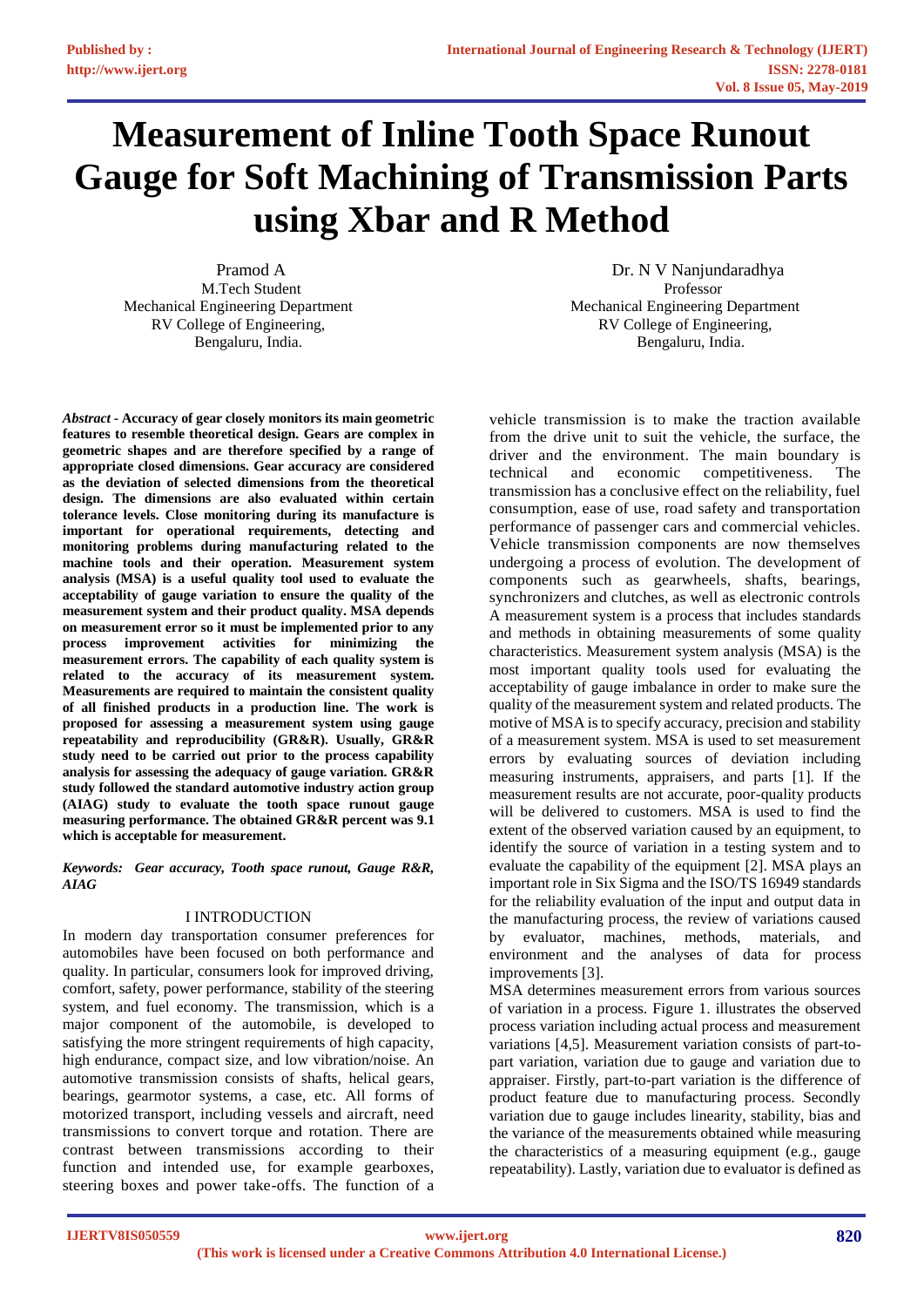the variance of the medium of the measurements obtained by different evaluator in measuring the same characteristics of the same part with the same measurement equipment (e.g., gauge reproducibility) [6].



Figure 1. Variation in the process

# II LITERATURE REVIEW

Generally, gauge repeatability and reproducibility (GR&R) will be studied before the process capability analysis by determining the capability of measurement system [7–9]. If the measurement system difference is relatively small compared with the process variation, the measurement system will be considered capable [10]. The procedure for standardizing the capabilities of measurement systems and manufacturing processes by conducting GR&R study with four measures consisting of the precision-to-noise ratio, signal-to-noise ratio, discrimination ratio and process capability index in order to reduce the measurement and product variabilities [11]. The measuring system review for mould-injected plastic parts [12] and the assessment of geardiameter measuring system using an optical comparator [13].

GR&R is generally judged by three techniques including range, average and range (Xbar & R), and analysis of variance (ANOVA) methods. The range and Xbar & R methods are based on information that can be acquired from control charts using the sample ranges to estimate variability [10]. These methods compute reproducibility, repeatability and part-to-part variabilities by calculating the range of the average measurement from each appraiser, the average range across all parts, and the range of the average measurement from each part before determining the variance components for reproducibility, repeatability and Measurement system analysis (MSA) is a systematic procedure that identifies the components of variations in the precision and accuracy assessments of the measuring part-to-part variabilities. GR&R study using the Xbar & R method to supervise the process variation and evaluate the changeability of measurement system for a cast dimension in a foundry [5].

The GR&R tool is used to assess the reproducibility of the two different waveform generators by measuring their rise or fall times with a single evaluator. It was found that there was no statistically significant change between the rise and the fall time but there was significant interaction between the rise time fall times and the waveform generators at the significant level of 0.05, indicating the dependability of the measurement systems. This approach should be applied to assess the rendering of mechanical machining tools such as lathe and milling machines. The studies show that using process capability analysis indicate that the inaccuracy of machine tools is one of the most significant sources of variation in mechanical manufacturing process [15].

MSA is based on measurement error lied in any process measurement method. Therefore, it should be considered as the representative process of any quality measurement system [16]. MSA determines measurement errors via the testing of multiple sources of change in a process. These changes consist of the difference resulting from the measurement system, the operators, and the parts themselves Since statistical measures are computed by data obtained by sampling, they are usually undependable. In this case, it is required to be mentioned that a measured value is enclosed summation of two variables, the quantity of measured value and corresponding error (ei) as

# $Y_i$ (Measured Value) = Xi(True Value) + e<sub>i</sub> (1)

The measurement system increases the total observed variability ( $\sigma^2$ <sub>obs</sub>) of the measured parts. In any measuring, some of the observed variability is due to variability in the process( $\sigma_p^2$ ), whereas the rest of the variability is due to the measurement error or gauge variability ( $\sigma^2$ <sub>msa</sub>). The variance of the total observed measurements can be expressed as Eq. (2). It means that total variability equals to the sum of process variability and measurement variability [17].

$$
\sigma_{\rm obs}^2 = \sigma_{\rm p}^2 + \sigma_{\rm msa}^2 \tag{2}
$$

Gauge variability ( $\sigma^2$ <sub>msa</sub>) contain two types of error they are called repeatability and reproducibility. Repeatability  $(\sigma^2)$ Repeatability), which was determined by measuring a part for several times, determine the variability in a measurement system resulted from its gauge [18,19]. Reproducibility ( $\sigma^2$ ) Reproducibility), which was driven from the variability created by several operators measuring a part for several times, quantifies the variations in a measurement system resulted from the operators of the gauge and environmental factors [20]. Square root of  $\sigma^2$ <sub>msa</sub> is called gauge repeatability and reproducibility (GR&R) which formulated the all errors related to the gauge. It can be shown as

$$
\sigma_{\text{msa}}^2 = \sigma^2 \text{ Repedability} + \sigma^2 \text{ Reproducibility}
$$
 (3)

instruments used in a measurement system [13]. The aims of MSA are to: (1) determine the extent of the observed variability caused by a test instrument, (2) identify the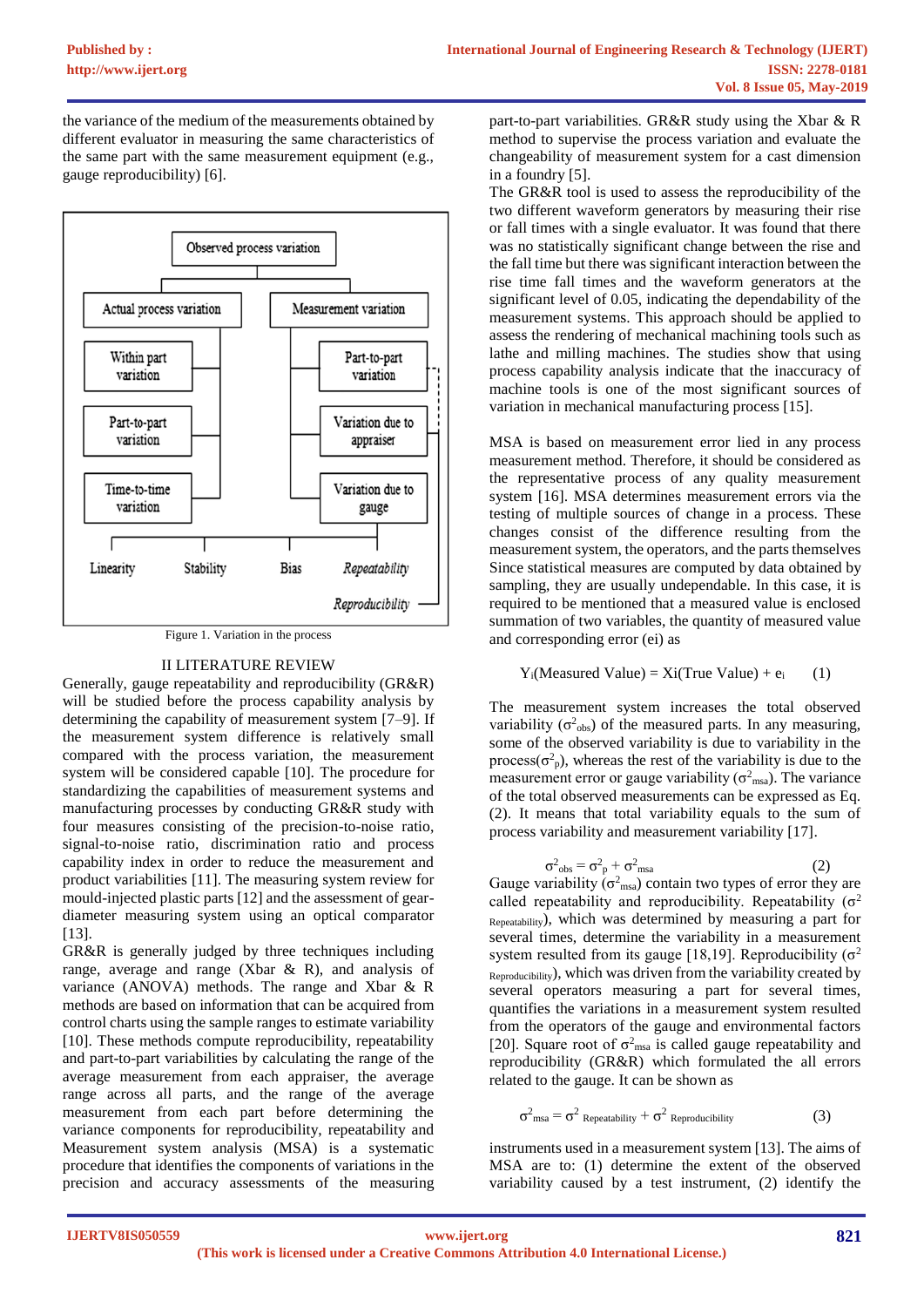sources of variability in a testing system, and (3) assess the capability of a test instrument [14].

MSA is used to evaluate the reliability of some important input and major output data in the manufacturing process, understanding the variations caused by people, machines, materials, methods, or the environment, and then using the analysed data as a reference for improvements. Summary of GR&R is presented in Table 1

# Table -1 Acceptable general proportions for precision width error

| Source: AIAG MSA Manual [10] |                                              |  |  |  |  |  |
|------------------------------|----------------------------------------------|--|--|--|--|--|
| $P/T$ ratio                  | Decision                                     |  |  |  |  |  |
| $P/T < 10\%$                 | The measurement system is considered to be   |  |  |  |  |  |
|                              | acceptable                                   |  |  |  |  |  |
| $10\% < P/T < 30$            | The measurement system is considered to be.  |  |  |  |  |  |
|                              | marginally acceptable (may be acceptable for |  |  |  |  |  |
|                              | some applications)                           |  |  |  |  |  |
| $P/T \ge 30\%$               | The measurement system is unacceptable       |  |  |  |  |  |

# III METHODS AND PROCEDURE

The workpiece material was SCM 20 forged steel as shown in Figure 2. which was step turned to the close dimensions as per the customer requirement. The material undergoes several machining operations to generate gear teeth as shown in Figure 3. In this study, the standard AIAG GR&R study is used in order to assess the tooth space runout for gear counter performances using the X bar & R methods containing following steps:





Figure 2. Gear counter Figure 3. Gear counter after raw material machining

- a) The gear counter forged raw material was taken form bin
- b) The sequence of machining operation is performed which is shown in Figure 4.
- c) After gear shaving operation is completed the component needs to be checked for its tooth space runout
- d) For this purpose, a mechanical gauge tester was used
- e) For every two hours randomly, a part was taken by the technician for its tooth space runout measurement and values are noted
- f) The X bar &R method was used to analyse the performances of the gear counter part



Figure 4. Gear counter after machining and nomenclature

# IV RESULTS

The data Table 2 shows the three different appraisers are responsible for part measurements at three different time measured the tooth space runout values for 10 samples and 2 trials. The average of each sample with respect to trial is calculated and if any change in between the maximum value and minimum value is present then the range is calculated. The average of each trial sample is also calculated. Then X bar and R bar for each appraiser is calculated. The part average is done at the last cell in order to calculate X doublebar and R doublebar. The range of part averages (Rp) and Range of Appraiser averages (Ro) is also tabulated.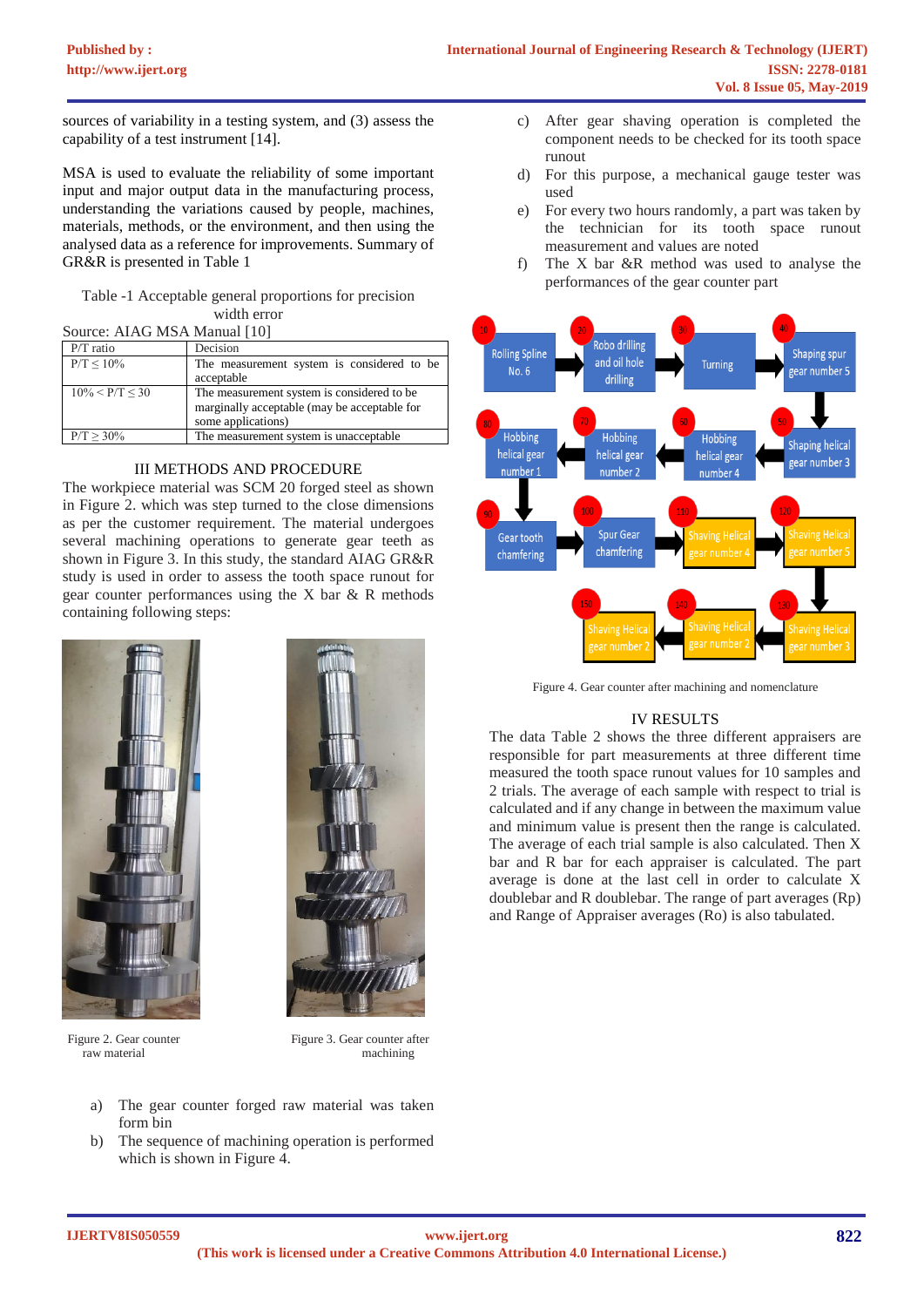| <b>Appraiser (A): ABC</b><br>2<br>3<br>5<br>7<br>8<br>4<br>6<br>9<br>10<br>1<br>Average<br>8.00<br>15.00<br>9.00<br>12.00<br>18.00<br>13.00<br>9.00<br>12.00<br>10.00<br>12.00<br>11.80<br>11.70<br>8.00<br>8.00<br>12.00<br>15.00<br>18.00<br>13.00<br>9.00<br>12.00<br>12.00<br>10.00<br>7.00<br>8.00<br>15.00<br>9.00<br>12.00<br>11.50<br>11.00<br>18.00<br>13.00<br>12.00<br>10.00<br>7.67<br>8.33<br>11.67<br>12.00<br>Xbar(A)<br>11.67<br>15.00<br>18.00<br>13.00<br>12.00<br>9.00<br>10.00<br>0.30<br>1.00<br>1.00<br>1.00<br>Rbar(A)<br>g<br>Appraiser (B): DEF<br>$\overline{2}$<br>7<br>1<br>3<br>5<br>6<br>8<br>9<br><b>Trial\Sample</b><br>4<br>10<br>Average<br>9.00<br>12.00<br>10.00<br>11.00<br>14.00<br>12.00<br>10.00<br>14.00<br>15.00<br>10.00<br>11.70<br>12.00<br>15.00<br>11.60<br>8.00<br>10.00<br>11.00<br>14.00<br>12.00<br>10.00<br>14.00<br>10.00<br>11.40<br>8.00<br>11.00<br>11.00<br>14.00<br>12.00<br>10.00<br>14.00<br>15.00<br>10.00<br>9.00<br>11.67<br>9.67<br>11.00<br>14.00<br>10.00<br>Xbar(B)<br>11.57<br>8.33<br>12.00<br>10.00<br>14.00<br>15.00<br>0.30<br>1.00<br>1.00<br>1.00<br>Rbar(B)<br>g<br>í.<br>Appraiser (C): XYZ<br>$\overline{2}$<br>3<br>5<br>6<br>7<br>8<br>g<br>10<br><b>Trial\Sample</b><br>1<br>4<br>Average<br>12.00<br>8.00<br>10.00<br>14.00<br>12.00<br>12.00<br>12.00<br>13.00<br>9.00<br>11.60<br>14.00<br>11.60<br>7.00<br>14.00<br>12.00<br>13.00<br>12.00<br>13.00<br>11.00<br>11.00<br>9.00<br>14.00<br>$\overline{\mathbf{3}}$<br>11.60<br>8.00<br>10.00<br>14.00<br>12.00<br>13.00<br>11.00<br>12.00<br>13.00<br>9.00<br>14.00<br>11.60<br>7.67<br>10.33<br>12.67<br>Xbar(C)<br>14.00<br>12.00<br>11.33<br>12.00<br>13.00<br>9.00<br>14.00<br>1.00<br>1.00<br>1.00<br>1.00<br>0.40<br>Rbar(C)<br>S,<br>¥,<br>ı,<br>×<br>г<br>11.61<br>7.89<br>10.11<br>11.78<br>12.67<br>14.89<br>12.11<br>10.33<br>13.00<br><b>Part Average</b><br>11.33<br>12.00<br>X <sub>doublebar</sub><br>0.33<br>R <sub>doublebar</sub><br>$R_{p}$<br>Range of Part Averages<br>7.00<br>R <sub>o</sub><br>0.10<br>Range of Appraiser Averages | Table -2 The data table used in this GR&R study. |  |  |  |  |  |  |  |  |  |  |
|-----------------------------------------------------------------------------------------------------------------------------------------------------------------------------------------------------------------------------------------------------------------------------------------------------------------------------------------------------------------------------------------------------------------------------------------------------------------------------------------------------------------------------------------------------------------------------------------------------------------------------------------------------------------------------------------------------------------------------------------------------------------------------------------------------------------------------------------------------------------------------------------------------------------------------------------------------------------------------------------------------------------------------------------------------------------------------------------------------------------------------------------------------------------------------------------------------------------------------------------------------------------------------------------------------------------------------------------------------------------------------------------------------------------------------------------------------------------------------------------------------------------------------------------------------------------------------------------------------------------------------------------------------------------------------------------------------------------------------------------------------------------------------------------------------------------------------------------------------------------------------------------------------------------------------------------------------------------------------------------------------------------------------------------------------------------------------------------------|--------------------------------------------------|--|--|--|--|--|--|--|--|--|--|
|                                                                                                                                                                                                                                                                                                                                                                                                                                                                                                                                                                                                                                                                                                                                                                                                                                                                                                                                                                                                                                                                                                                                                                                                                                                                                                                                                                                                                                                                                                                                                                                                                                                                                                                                                                                                                                                                                                                                                                                                                                                                                               | VARIABLE MSA - GAUGE R & R - DATA ENTRY          |  |  |  |  |  |  |  |  |  |  |
|                                                                                                                                                                                                                                                                                                                                                                                                                                                                                                                                                                                                                                                                                                                                                                                                                                                                                                                                                                                                                                                                                                                                                                                                                                                                                                                                                                                                                                                                                                                                                                                                                                                                                                                                                                                                                                                                                                                                                                                                                                                                                               |                                                  |  |  |  |  |  |  |  |  |  |  |
|                                                                                                                                                                                                                                                                                                                                                                                                                                                                                                                                                                                                                                                                                                                                                                                                                                                                                                                                                                                                                                                                                                                                                                                                                                                                                                                                                                                                                                                                                                                                                                                                                                                                                                                                                                                                                                                                                                                                                                                                                                                                                               |                                                  |  |  |  |  |  |  |  |  |  |  |
|                                                                                                                                                                                                                                                                                                                                                                                                                                                                                                                                                                                                                                                                                                                                                                                                                                                                                                                                                                                                                                                                                                                                                                                                                                                                                                                                                                                                                                                                                                                                                                                                                                                                                                                                                                                                                                                                                                                                                                                                                                                                                               | <b>Trial\Sample</b>                              |  |  |  |  |  |  |  |  |  |  |
|                                                                                                                                                                                                                                                                                                                                                                                                                                                                                                                                                                                                                                                                                                                                                                                                                                                                                                                                                                                                                                                                                                                                                                                                                                                                                                                                                                                                                                                                                                                                                                                                                                                                                                                                                                                                                                                                                                                                                                                                                                                                                               |                                                  |  |  |  |  |  |  |  |  |  |  |
|                                                                                                                                                                                                                                                                                                                                                                                                                                                                                                                                                                                                                                                                                                                                                                                                                                                                                                                                                                                                                                                                                                                                                                                                                                                                                                                                                                                                                                                                                                                                                                                                                                                                                                                                                                                                                                                                                                                                                                                                                                                                                               | 2                                                |  |  |  |  |  |  |  |  |  |  |
|                                                                                                                                                                                                                                                                                                                                                                                                                                                                                                                                                                                                                                                                                                                                                                                                                                                                                                                                                                                                                                                                                                                                                                                                                                                                                                                                                                                                                                                                                                                                                                                                                                                                                                                                                                                                                                                                                                                                                                                                                                                                                               | 3                                                |  |  |  |  |  |  |  |  |  |  |
|                                                                                                                                                                                                                                                                                                                                                                                                                                                                                                                                                                                                                                                                                                                                                                                                                                                                                                                                                                                                                                                                                                                                                                                                                                                                                                                                                                                                                                                                                                                                                                                                                                                                                                                                                                                                                                                                                                                                                                                                                                                                                               | Average                                          |  |  |  |  |  |  |  |  |  |  |
|                                                                                                                                                                                                                                                                                                                                                                                                                                                                                                                                                                                                                                                                                                                                                                                                                                                                                                                                                                                                                                                                                                                                                                                                                                                                                                                                                                                                                                                                                                                                                                                                                                                                                                                                                                                                                                                                                                                                                                                                                                                                                               | Range                                            |  |  |  |  |  |  |  |  |  |  |
|                                                                                                                                                                                                                                                                                                                                                                                                                                                                                                                                                                                                                                                                                                                                                                                                                                                                                                                                                                                                                                                                                                                                                                                                                                                                                                                                                                                                                                                                                                                                                                                                                                                                                                                                                                                                                                                                                                                                                                                                                                                                                               |                                                  |  |  |  |  |  |  |  |  |  |  |
|                                                                                                                                                                                                                                                                                                                                                                                                                                                                                                                                                                                                                                                                                                                                                                                                                                                                                                                                                                                                                                                                                                                                                                                                                                                                                                                                                                                                                                                                                                                                                                                                                                                                                                                                                                                                                                                                                                                                                                                                                                                                                               |                                                  |  |  |  |  |  |  |  |  |  |  |
|                                                                                                                                                                                                                                                                                                                                                                                                                                                                                                                                                                                                                                                                                                                                                                                                                                                                                                                                                                                                                                                                                                                                                                                                                                                                                                                                                                                                                                                                                                                                                                                                                                                                                                                                                                                                                                                                                                                                                                                                                                                                                               |                                                  |  |  |  |  |  |  |  |  |  |  |
|                                                                                                                                                                                                                                                                                                                                                                                                                                                                                                                                                                                                                                                                                                                                                                                                                                                                                                                                                                                                                                                                                                                                                                                                                                                                                                                                                                                                                                                                                                                                                                                                                                                                                                                                                                                                                                                                                                                                                                                                                                                                                               | 1                                                |  |  |  |  |  |  |  |  |  |  |
|                                                                                                                                                                                                                                                                                                                                                                                                                                                                                                                                                                                                                                                                                                                                                                                                                                                                                                                                                                                                                                                                                                                                                                                                                                                                                                                                                                                                                                                                                                                                                                                                                                                                                                                                                                                                                                                                                                                                                                                                                                                                                               | 2                                                |  |  |  |  |  |  |  |  |  |  |
|                                                                                                                                                                                                                                                                                                                                                                                                                                                                                                                                                                                                                                                                                                                                                                                                                                                                                                                                                                                                                                                                                                                                                                                                                                                                                                                                                                                                                                                                                                                                                                                                                                                                                                                                                                                                                                                                                                                                                                                                                                                                                               | 3                                                |  |  |  |  |  |  |  |  |  |  |
|                                                                                                                                                                                                                                                                                                                                                                                                                                                                                                                                                                                                                                                                                                                                                                                                                                                                                                                                                                                                                                                                                                                                                                                                                                                                                                                                                                                                                                                                                                                                                                                                                                                                                                                                                                                                                                                                                                                                                                                                                                                                                               | Average                                          |  |  |  |  |  |  |  |  |  |  |
|                                                                                                                                                                                                                                                                                                                                                                                                                                                                                                                                                                                                                                                                                                                                                                                                                                                                                                                                                                                                                                                                                                                                                                                                                                                                                                                                                                                                                                                                                                                                                                                                                                                                                                                                                                                                                                                                                                                                                                                                                                                                                               | Range                                            |  |  |  |  |  |  |  |  |  |  |
|                                                                                                                                                                                                                                                                                                                                                                                                                                                                                                                                                                                                                                                                                                                                                                                                                                                                                                                                                                                                                                                                                                                                                                                                                                                                                                                                                                                                                                                                                                                                                                                                                                                                                                                                                                                                                                                                                                                                                                                                                                                                                               |                                                  |  |  |  |  |  |  |  |  |  |  |
|                                                                                                                                                                                                                                                                                                                                                                                                                                                                                                                                                                                                                                                                                                                                                                                                                                                                                                                                                                                                                                                                                                                                                                                                                                                                                                                                                                                                                                                                                                                                                                                                                                                                                                                                                                                                                                                                                                                                                                                                                                                                                               |                                                  |  |  |  |  |  |  |  |  |  |  |
|                                                                                                                                                                                                                                                                                                                                                                                                                                                                                                                                                                                                                                                                                                                                                                                                                                                                                                                                                                                                                                                                                                                                                                                                                                                                                                                                                                                                                                                                                                                                                                                                                                                                                                                                                                                                                                                                                                                                                                                                                                                                                               |                                                  |  |  |  |  |  |  |  |  |  |  |
|                                                                                                                                                                                                                                                                                                                                                                                                                                                                                                                                                                                                                                                                                                                                                                                                                                                                                                                                                                                                                                                                                                                                                                                                                                                                                                                                                                                                                                                                                                                                                                                                                                                                                                                                                                                                                                                                                                                                                                                                                                                                                               |                                                  |  |  |  |  |  |  |  |  |  |  |
|                                                                                                                                                                                                                                                                                                                                                                                                                                                                                                                                                                                                                                                                                                                                                                                                                                                                                                                                                                                                                                                                                                                                                                                                                                                                                                                                                                                                                                                                                                                                                                                                                                                                                                                                                                                                                                                                                                                                                                                                                                                                                               | 2                                                |  |  |  |  |  |  |  |  |  |  |
|                                                                                                                                                                                                                                                                                                                                                                                                                                                                                                                                                                                                                                                                                                                                                                                                                                                                                                                                                                                                                                                                                                                                                                                                                                                                                                                                                                                                                                                                                                                                                                                                                                                                                                                                                                                                                                                                                                                                                                                                                                                                                               |                                                  |  |  |  |  |  |  |  |  |  |  |
|                                                                                                                                                                                                                                                                                                                                                                                                                                                                                                                                                                                                                                                                                                                                                                                                                                                                                                                                                                                                                                                                                                                                                                                                                                                                                                                                                                                                                                                                                                                                                                                                                                                                                                                                                                                                                                                                                                                                                                                                                                                                                               | Average                                          |  |  |  |  |  |  |  |  |  |  |
|                                                                                                                                                                                                                                                                                                                                                                                                                                                                                                                                                                                                                                                                                                                                                                                                                                                                                                                                                                                                                                                                                                                                                                                                                                                                                                                                                                                                                                                                                                                                                                                                                                                                                                                                                                                                                                                                                                                                                                                                                                                                                               | Range                                            |  |  |  |  |  |  |  |  |  |  |
|                                                                                                                                                                                                                                                                                                                                                                                                                                                                                                                                                                                                                                                                                                                                                                                                                                                                                                                                                                                                                                                                                                                                                                                                                                                                                                                                                                                                                                                                                                                                                                                                                                                                                                                                                                                                                                                                                                                                                                                                                                                                                               |                                                  |  |  |  |  |  |  |  |  |  |  |
|                                                                                                                                                                                                                                                                                                                                                                                                                                                                                                                                                                                                                                                                                                                                                                                                                                                                                                                                                                                                                                                                                                                                                                                                                                                                                                                                                                                                                                                                                                                                                                                                                                                                                                                                                                                                                                                                                                                                                                                                                                                                                               |                                                  |  |  |  |  |  |  |  |  |  |  |
|                                                                                                                                                                                                                                                                                                                                                                                                                                                                                                                                                                                                                                                                                                                                                                                                                                                                                                                                                                                                                                                                                                                                                                                                                                                                                                                                                                                                                                                                                                                                                                                                                                                                                                                                                                                                                                                                                                                                                                                                                                                                                               |                                                  |  |  |  |  |  |  |  |  |  |  |
|                                                                                                                                                                                                                                                                                                                                                                                                                                                                                                                                                                                                                                                                                                                                                                                                                                                                                                                                                                                                                                                                                                                                                                                                                                                                                                                                                                                                                                                                                                                                                                                                                                                                                                                                                                                                                                                                                                                                                                                                                                                                                               |                                                  |  |  |  |  |  |  |  |  |  |  |
|                                                                                                                                                                                                                                                                                                                                                                                                                                                                                                                                                                                                                                                                                                                                                                                                                                                                                                                                                                                                                                                                                                                                                                                                                                                                                                                                                                                                                                                                                                                                                                                                                                                                                                                                                                                                                                                                                                                                                                                                                                                                                               |                                                  |  |  |  |  |  |  |  |  |  |  |

The Table 3 shows tabulation of repeatability of Equipment Variation (EV), reproducibility of Appraiser Variation (AV), Gauge Repeatability and Reproducibility (GR&R), Product variation (PV) and Total Variation (TV). There are two methods used to calculate GR&R they are Component Variance Method (CVM) and Automotive Industry Action Group (AIAG) method

Table -3 The data table shows the tabulation of quality parameter using Xbar and R method



The Table 4 shows that the results of Component Variance Method in which Product variance is 99.2 percent. This means that system is acceptable for measurement and will be the excellent quantifier of process improvement. The accuracy (Bias) has a goal that all appraiser averages should be within the control limits. The value which I had got contain no appraiser bias.

Table -4 below shows the results of Component Variance

# Method<br>Interpretation of Results for the Component Variance Method

![](_page_3_Figure_10.jpeg)

The values below show the results of Automotive Industry Action Group (AIAG) method in which Gauge Repeatability and Reproducibility (GR&R) is 9.1 percent. This means that it is generally considered as an acceptable measurement system. The measurement system has adequate resolution to detect part to part variation.

Table -5 below shows the results of Automotive Industry Action Group (AIAG) method

#### Interpretation of Results for the AIAG Method

![](_page_3_Figure_14.jpeg)

![](_page_3_Figure_15.jpeg)

Figure 5. The Bias with respect to appraiser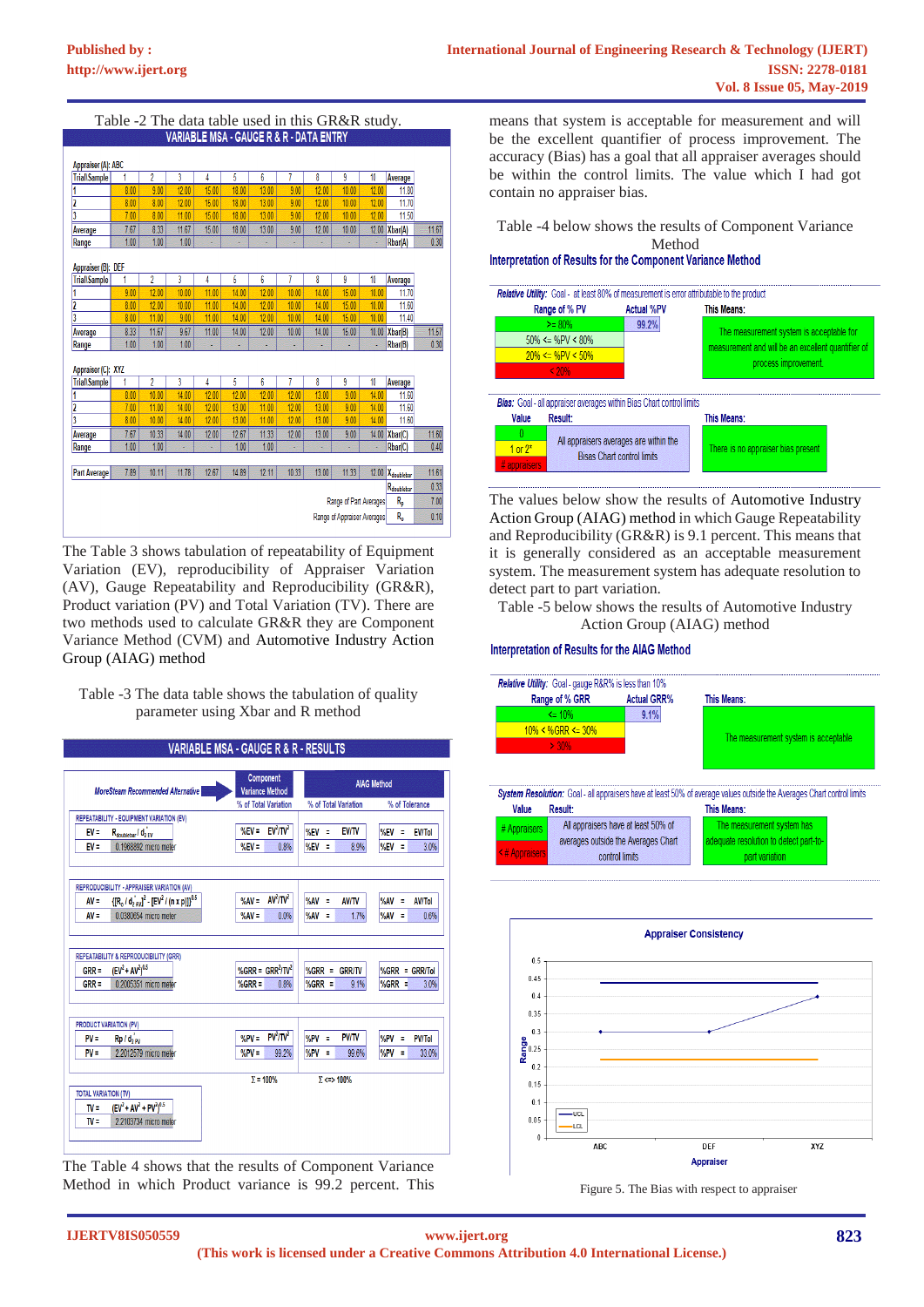If all the data points are within the control limits, there is a 95% probability that there is no operator bias present Control limit calculation

| <b>Appraiser Bias Chart</b> |   |                                        |   |                |     |            |
|-----------------------------|---|----------------------------------------|---|----------------|-----|------------|
| Xdoublebar                  | ٠ | $_4$ $\mathsf{R}_{\mathsf{doublebar}}$ |   | <b>ANOME</b> ) | =   | <b>UCL</b> |
| 11 6111                     |   | 0.3333                                 |   | 0 192          |     | 11.675     |
|                             |   |                                        |   |                |     |            |
| Xdoublebar                  | ٠ | , R <sub>doublebar</sub>               |   | <b>ANOME)</b>  | $=$ | LCL        |
| 11 6111                     | ۰ | 0.3333                                 | x | 0.192          |     | 11.54      |

The Minitab tabulation shown in below contain 9.07 percent of total gauge repeatability and reproducibility and part to part variation 99.59 percent.

|                                                                                                 | <i><b>&amp;Contribution</b></i>                         |                                                                             |                                                                            |
|-------------------------------------------------------------------------------------------------|---------------------------------------------------------|-----------------------------------------------------------------------------|----------------------------------------------------------------------------|
| Source                                                                                          | VarComp                                                 | (of VarComp)                                                                |                                                                            |
| Total Gage R&R                                                                                  | 0.04023                                                 | 0.82                                                                        |                                                                            |
| Repeatability                                                                                   | 0.03879                                                 | 0.79                                                                        |                                                                            |
| Reproducibility                                                                                 | 0.00144                                                 | 0.03                                                                        |                                                                            |
| Part-To-Part                                                                                    | 4.84843                                                 | 99.18                                                                       |                                                                            |
| Total Variation                                                                                 | 4.88866                                                 | 100.00                                                                      |                                                                            |
| Source<br>Total Gage R&R<br>Repeatability<br>Reproducibility<br>Part-To-Part<br>Total Variation | StdDev (SD)<br>0.19694<br>0.03800<br>2.20192<br>2.21103 | $(6 \times SD)$<br>0.20057 1.2034<br>1.1816<br>0.2280<br>13.2115<br>13.2662 | Study Var &Study Var<br>$(*sv)$<br>9.07<br>8.91<br>1.72<br>99.59<br>100.00 |

Number of Distinct Categories = 15 Figure 6. Minitab software results The gage R&R graph from Minitab results

![](_page_4_Figure_7.jpeg)

Figure 7. summary of graph for Xbar and R

# V CONCLUSION

The work proposed the use of MSA to evaluate the performance of randomly selected gear counter of automotive transmission that was produced on machining centres. The performance of evaluators was zero biased based on their readings. The proposed GR&R study from the standard AIAG study was successfully implemented for all the gear counters using the Xbar & R. According to the results, there was a statistically important interaction between parts and machines, indicating that the part dimensions and measurement results by an evaluator depended considerably on the machine performance. This led to the suggestion that the periodic machine maintenance and proper corrective actions were necessary to ensure the quality of machined parts. The machine performance assessment using GR&R analysis would be useful for the measurement system acceptance test. This could also provide important guidelines for improving machine performances in other industrial systems.

#### REFERENCES

- [1] J.M. Juran, B. Godfrey, Juran's Quality Handbook, fifth ed., McGraw-Hill, New York, 1999.
- [2] R.K. Burdick, C.M. Borror, D.C. Montgomery, A review of methods for measurement systems capability analysis, J. Quality Technol. 35 (4) (2003) 342–354.
- [3] M.H. Li, A. Al-Refaie, improving wooden parts' quality by adopting DMAIC procedure, Quality Reliab. Eng. Int. 24 (2008) 351–360.
- [4] L.B. Barrentine, Concept for R&R studies, ASQC Quality Press, Milwaukee, 1991.
- [5] V. Jaiganesh, G.S. Surya, B. Shanker, J.S. Kumarr, S. Sownder, Applying gauge repeatability and reproducibility analysis for a cast dimesion in a foundry-a case study, Indian Foundry J. 57 (3) (2011) 37–43.
- [6] S. Senol, Measurement system analysis using designed experiments with minimum α-β Risks and n, Measurement 36 (2004) 131–141.
- [7] V. Hajipour, A. Kazemi, S.M. Mousavi, A fuzzy expert system to increase accuracy and precision in measurement system analysis, Measurement 46 (2013) 2770–2780.
- [8] H. Moheb-Alizadeh, Capability analysis of the variable measurement system with fuzzy data, Appl. Math. Modell. 38 (2014) 4559–4573.
- [9] J.N. Pan, C.I. Li, S.C. Ou, Determining the optimal allocation of parameters for multivariate measurement system analysis, Expert Syst. Appl. 42 (2015) 7036–7045.
- [10] Automotive Industry Action Group (AIAG), Statistical process control (SPC) reference manual, second ed. Southfield, 2005.
- [11] A. Al-Refaie, N. Bata, Evaluating measurement and process capabilities by GR&R with four quality measures, Measurement 43  $(2010)$  842–851.
- [12] P.F. Tsai, Variable gauge repeatability and reproducibility study using analysis of variance method, Quality Eng. 1 (1988) 107–115.
- [13] C.Y. Lin, C.L. Hong, J.Y. Lai, Improvement of a dimensional measurement process using Taguchi robust designs, Quality Eng. 9 (4) (1997) 561–573.
- [14] A. Zanobini, B. Sereni, M. Catelani, L. Ciani, Repeatability and reproducibility techniques for the analysis of measurement systems, Measurement (2016).
- [15] S. Dolinsek, J. Kopac, Linkage between quality assurance tools and machinability criteria, J. Mater. Process. Technol. 118 (2001) 133– 137.
- [16] M.J. Harry, J.R. Lawson, Six Sigma Reducibility Analysis and Process Characterization, Addison-Wesley, New York, 2002.
- [17] D.C. Montgomery, Statistical Quality Control: A Modern Introduction, sixth ed., Wiley, New York, 2009.